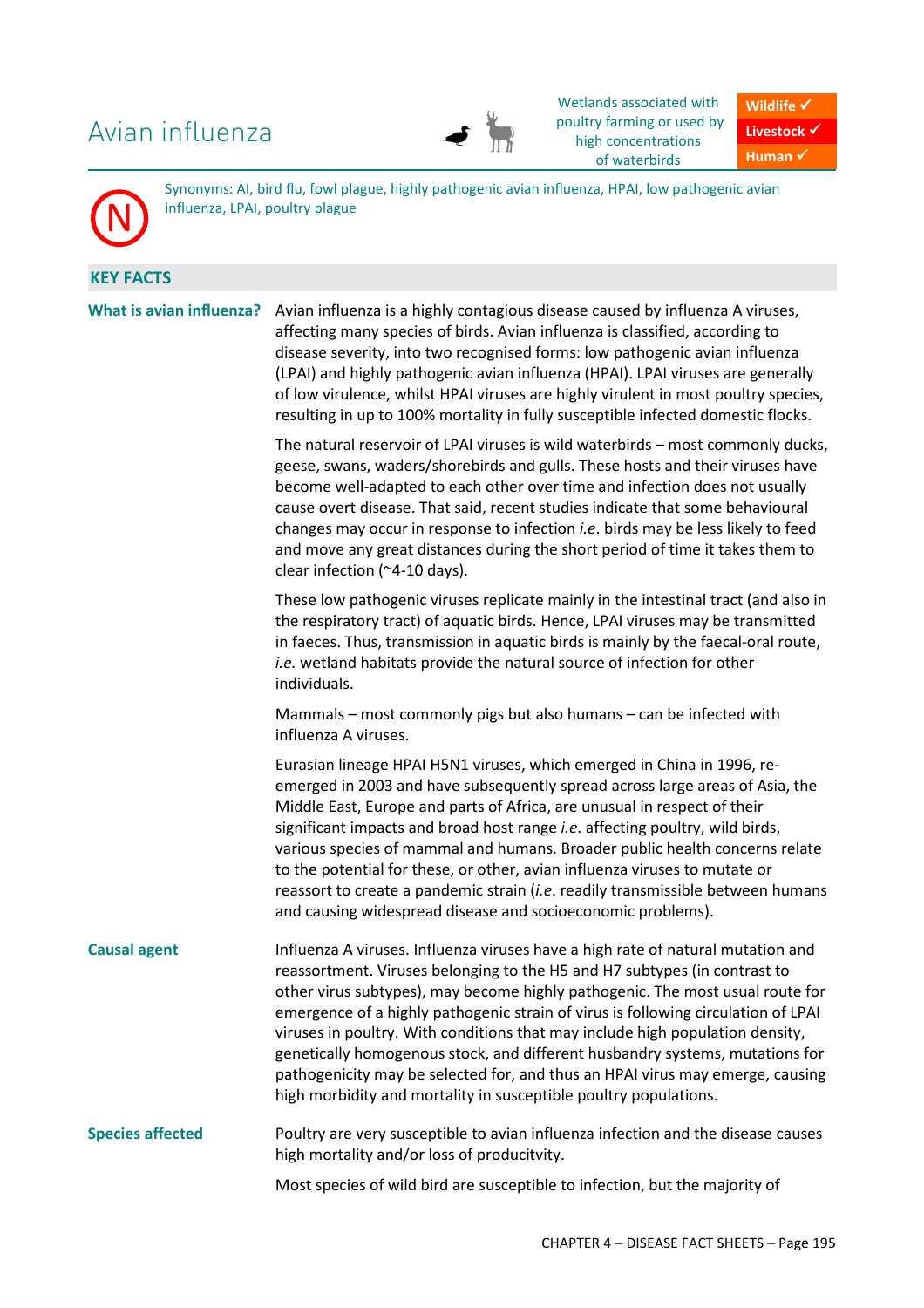|                                                                     | reports are from waterfowl and shorebirds. LPAI viruses are particularly<br>associated with wild ducks and high prevalence may be found in juvenile ducks<br>in particular. Eurasian lineage HPAI H5N1 viruses have also been found in a<br>range of predatory and scavenging birds, and even mammals (both wild and<br>captive), most likely as a result of feeding on infected birds or bird meat.                                                 |
|---------------------------------------------------------------------|------------------------------------------------------------------------------------------------------------------------------------------------------------------------------------------------------------------------------------------------------------------------------------------------------------------------------------------------------------------------------------------------------------------------------------------------------|
|                                                                     | Humans are, in general, relatively resistant to avian influenza viruses, but in<br>some individuals infection can be severe.                                                                                                                                                                                                                                                                                                                         |
| <b>Geographic distribution</b>                                      | Avian influenza is reported globally, including in the Americas, Asia, Middle<br>East, Europe and Africa. The high density duck, and other poultry, farming of<br>eastern and south eastern Asia, including outdoor and backyard flocks, have<br>made these regions prone to outbreaks with Eurasian HPAI H5N1 viruses in<br>recent years leading to endemic status.                                                                                 |
| <b>Environment</b>                                                  | AI viruses have variable environmental survival properties that differ<br>depending on the virus subtype and environmental characteristics including<br>temperature, pH, humidity, salinity and the type of medium the virus is found<br>in e.g. water, faeces, fomites etc.                                                                                                                                                                         |
| <b>TRANSMISSION AND SPREAD</b>                                      |                                                                                                                                                                                                                                                                                                                                                                                                                                                      |
| Vector(s)                                                           | The disease is not vector-borne, but infected animals, fomites (inanimate<br>objects) or people contaminated with faeces and other infectious secretions<br>can spread infection. Mechanical transfer on the feet of pests e.g. rodents in<br>poultry houses is also possible.                                                                                                                                                                       |
| <b>How is the disease</b><br>transmitted to animals?                | The viruses have evolved to be transmitted by the faeco-oral and/or<br>respiratory routes i.e. in general viruses are passed out with the faeces and/or<br>respiratory secretions and exposed birds then ingest or inhale viruses and, if<br>susceptible, will become infected.                                                                                                                                                                      |
| <b>How does the disease</b><br>spread between groups<br>of animals? | For poultry, infection is primarily spread through the movement and trade of<br>poultry and poultry products locally, nationally and internationally. Live and/or<br>wet markets pose a particular risk. Movements of people, vehicles and fomites<br>contaminated with AI viruses can also spread infection. Hence, good<br>biosecurity and hygiene practices are essential to prevent introduction, and<br>control spread of, AI virus infections. |
|                                                                     | The practice of outdoor poultry production, including grazing domestic ducks in<br>rice paddies, is considered to be one way in which disease can easily transfer<br>between wild and domestic birds (in both directions).                                                                                                                                                                                                                           |
|                                                                     | As has also been found for Eurasian lineage HPAI H5N1 viruses, infection can be<br>spread through the pet bird trade, wild bird trade, the farming of wild birds,<br>and wild bird movements. The relative importance of these routes is often<br>difficult to determine (and will differ by situation, location and time period).                                                                                                                   |
|                                                                     | Scavenging and predatory birds and mammals may acquire infection by<br>ingesting infected birds.                                                                                                                                                                                                                                                                                                                                                     |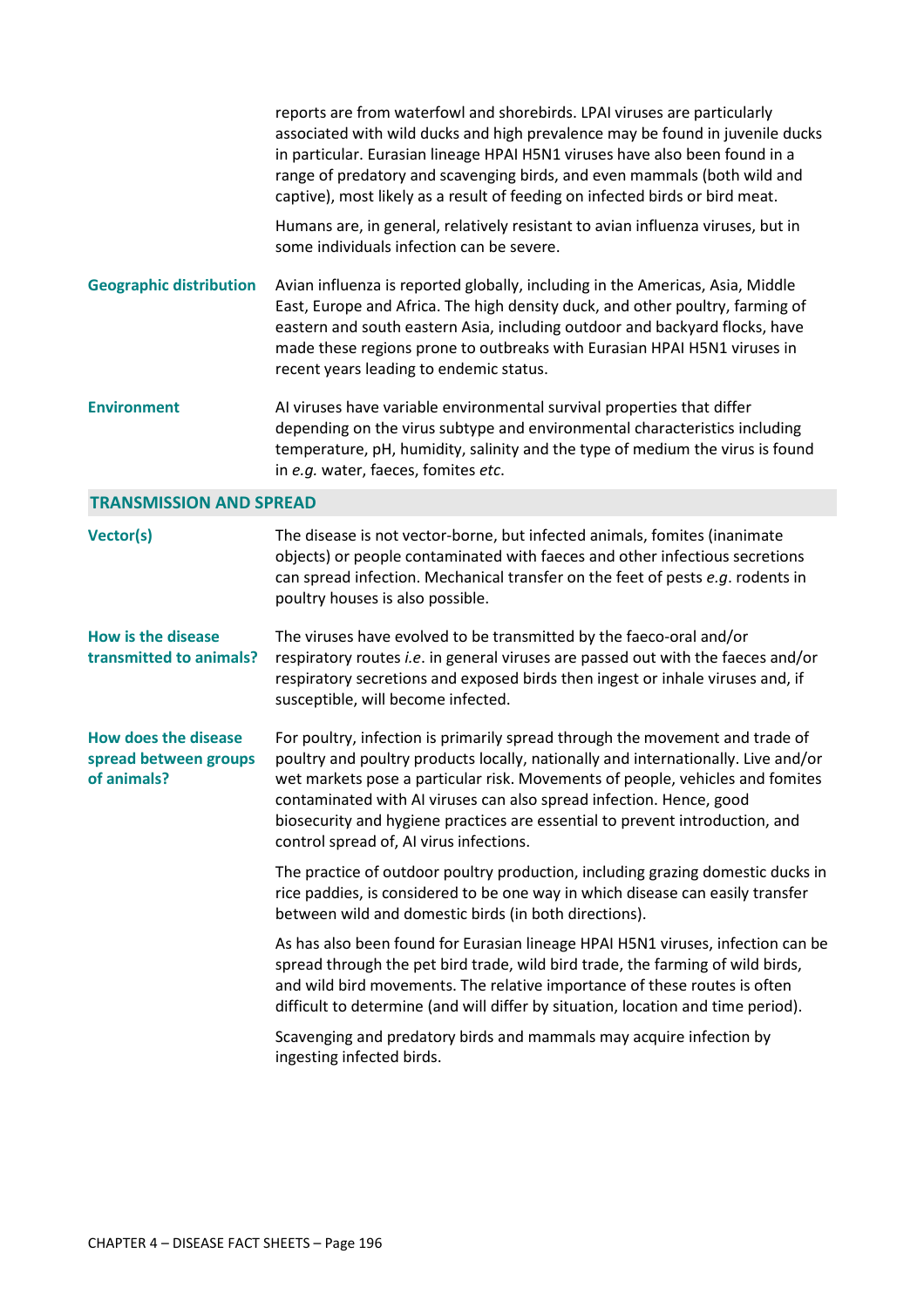

**The farming of wild birds which have frequent access to wetlands has been highlighted as a means by which AI viruses, including Eurasian lineage HPAI H5N1 virus infection, can be spread to wild bird populations (***Richard Hearn***).** 

#### **How is the disease transmitted to humans?**

Humans can become infected *via* close contact with infected birds or inhalation of aerosols containing virus. In general, humans are relatively resistant to avian influenza viruses. However, situations where there is exposure to high levels of virus, such as during disease control activities or butchering or preparation of infected birds, are of higher risk and appropriate hygiene precautions should always be taken, including use of personal protective equipment.

#### **IDENTIFICATION AND RESPONSE**

| <b>Field signs</b>                        | For poultry, LPAI infection may be inapparent or mild. In layer hens a drop in<br>egg production may be seen. HPAI infection is characterised by sudden<br>mortality which can be extremely high, up to 100%.                                                                                                                                                                                                                                                                                                                                  |
|-------------------------------------------|------------------------------------------------------------------------------------------------------------------------------------------------------------------------------------------------------------------------------------------------------------------------------------------------------------------------------------------------------------------------------------------------------------------------------------------------------------------------------------------------------------------------------------------------|
|                                           | For wild birds, LPAI infections typically cause no obvious clinical signs. Eurasian<br>lineage HPAI H5N1 virus infections in wild birds can be characterised by<br>neurological signs: trembling, falling over, swimming or walking in circles. For<br>waterbirds, other conditions such as lead poisoning can also cause these signs<br>although this is more likely to be a longer term illness <i>i.e.</i> birds tend to be in<br>poorer condition, unlike HPAI H5N1 where infection is acute and birds may be<br>in good condition.        |
|                                           | In humans, the symptoms vary from mild to severe including mortality.<br>Symptoms include conjunctivitis, 'flu-like symptoms (including fever), coughing<br>and shortness of breath, diarrhoea, vomiting, and abdominal pain.                                                                                                                                                                                                                                                                                                                  |
| <b>Recommended action if</b><br>suspected | In poultry, both H5 and H7 LPAI and HPAI are notifiable to the OIE and local and<br>national veterinary authorities should be contacted immediately on suspicion<br>of AI infection. HPAI H5N1 is notifiable in wild birds and veterinary authorities<br>should be informed of any unusual mortality event of susceptible species such<br>as waterbirds. Public health authorities should be contacted if there is<br>suspicion of human infection.                                                                                            |
| <b>Diagnosis</b>                          | Diagnosis in poultry can be made by either assessment of antibody levels in the<br>blood indicating exposure to AI viruses or detection of the virus, or particles<br>thereof, on swabs taken from the cloaca or throat of birds. Virus detection<br>assays include growing the virus within inoculated fowls' eggs or use of<br>molecular techniques including PCR to detect presence of virus, its type and its<br>pathogenicity - all of which are important for epidemiological investigations<br>and informing disease control responses. |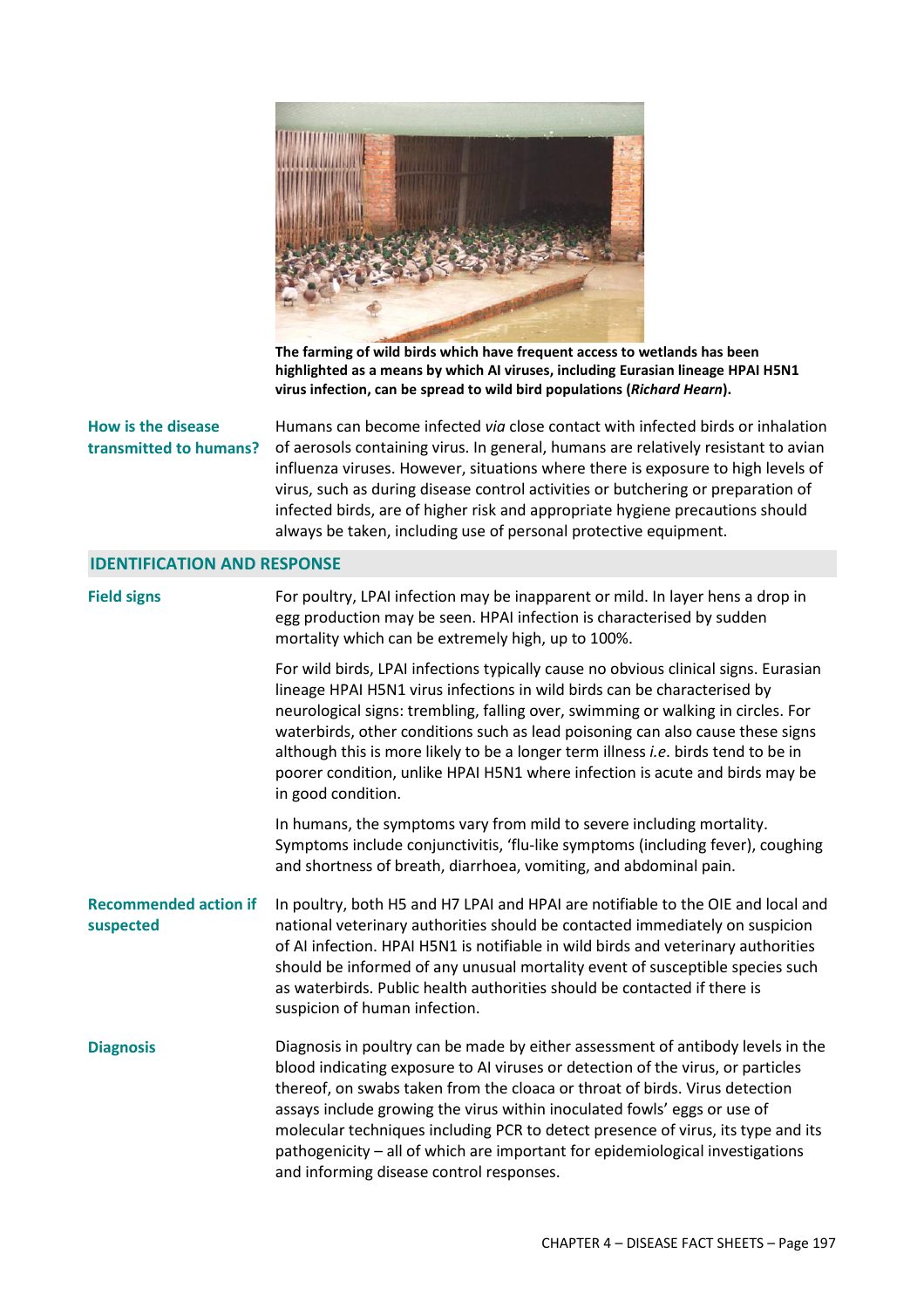### **PREVENTION AND CONTROL IN WETLANDS**

| <b>Environment</b> | Measures should be taken to reduce the exposure of wetlands to poultry<br>manure or outflows from poultry establishments.                                                                                                                                                                                                                                                                                                                                                                                                                                                                                                                                                                                                                                                                                                                                                                                                                                                                                                                                                                                                                                                                                                                                                                                                                                                                                                                                                                                                              |
|--------------------|----------------------------------------------------------------------------------------------------------------------------------------------------------------------------------------------------------------------------------------------------------------------------------------------------------------------------------------------------------------------------------------------------------------------------------------------------------------------------------------------------------------------------------------------------------------------------------------------------------------------------------------------------------------------------------------------------------------------------------------------------------------------------------------------------------------------------------------------------------------------------------------------------------------------------------------------------------------------------------------------------------------------------------------------------------------------------------------------------------------------------------------------------------------------------------------------------------------------------------------------------------------------------------------------------------------------------------------------------------------------------------------------------------------------------------------------------------------------------------------------------------------------------------------|
| <b>Livestock</b>   | Poor hygiene and biosecurity, overstocking, and mixing of different animals<br>greatly increases the risk of both introduction and the spread of infection.<br>Primary management efforts must be focused on limiting the opportunity for<br>infection to be introduced. The main recommended courses of action following<br>an outbreak of disease are culling of domestic poultry flocks, implementation<br>of movement restrictions and cleansing and disinfection of affected premises.                                                                                                                                                                                                                                                                                                                                                                                                                                                                                                                                                                                                                                                                                                                                                                                                                                                                                                                                                                                                                                            |
|                    | <b>Biosecurity</b><br>High standards of biosecurity will help prevent introduction of virus:<br>Reduce/prevent contact with wild birds (for small scale poultry holders<br>this may involve feeding birds under cover).<br>Have disinfection facilities for hands, footwear, clothing, equipment and<br>п<br>vehicles/trailers on entering or leaving areas with poultry and after<br>contact with animals.<br>Wear protective clothing and footwear, either disposable or if re-useable,<br>×<br>easily disinfected (e.g. waterproof clothing, face shields, gloves and<br>boots).<br>Have separate clothing and equipment for each person using areas with<br>×,<br>livestock.<br>Pest control - although not the most important mode of transmission,<br>ш<br>controlling rodents will help prevent/reduce mechanical transfer of<br>infection between poultry holdings.<br>Disease can be reduced by good hygiene and optimal animal husbandry<br>×,<br>and by minimising stressful events.<br>Isolate newly acquired animals.<br>×<br>Buy animals or eggs from AI-free sources.<br>ш<br>Ensure water from poultry holdings or untreated manure does not enter<br>×<br>wetlands.<br>Ensure untreated/unsanitised water is not used for poultry.<br>T,<br>Vaccination is not considered an appropriate option as it can 'mask' disease.<br>However, it has been suggested as a control measure in some areas of endemic<br>Eurasian lineage HPAI H5N1 infection in South East Asia, as well as for<br>collections of captive birds. |
|                    | <b>Monitoring and surveillance</b><br>National AI surveillance schemes may help in diagnosis of the disease, but<br>poultry keepers should be vigilant for suspect clinical signs including loss of<br>production or unusual mortality.                                                                                                                                                                                                                                                                                                                                                                                                                                                                                                                                                                                                                                                                                                                                                                                                                                                                                                                                                                                                                                                                                                                                                                                                                                                                                                |
|                    | In the event of an outbreak<br>Confirmation of disease usually results in the implementation of sanitary<br>measures comprising the slaughter of infected stock, movement restrictions,<br>and cleansing and disinfection of affected premises.                                                                                                                                                                                                                                                                                                                                                                                                                                                                                                                                                                                                                                                                                                                                                                                                                                                                                                                                                                                                                                                                                                                                                                                                                                                                                        |
| Wildlife           | Generally LPAI viruses do not require disease control responses for wildlife, but<br>for HPAI H5N1 measures should be taken due to the potential for high<br>mortality.                                                                                                                                                                                                                                                                                                                                                                                                                                                                                                                                                                                                                                                                                                                                                                                                                                                                                                                                                                                                                                                                                                                                                                                                                                                                                                                                                                |
|                    | All practical measures to reduce contact between wild and domestic birds in<br>wetlands should be taken:                                                                                                                                                                                                                                                                                                                                                                                                                                                                                                                                                                                                                                                                                                                                                                                                                                                                                                                                                                                                                                                                                                                                                                                                                                                                                                                                                                                                                               |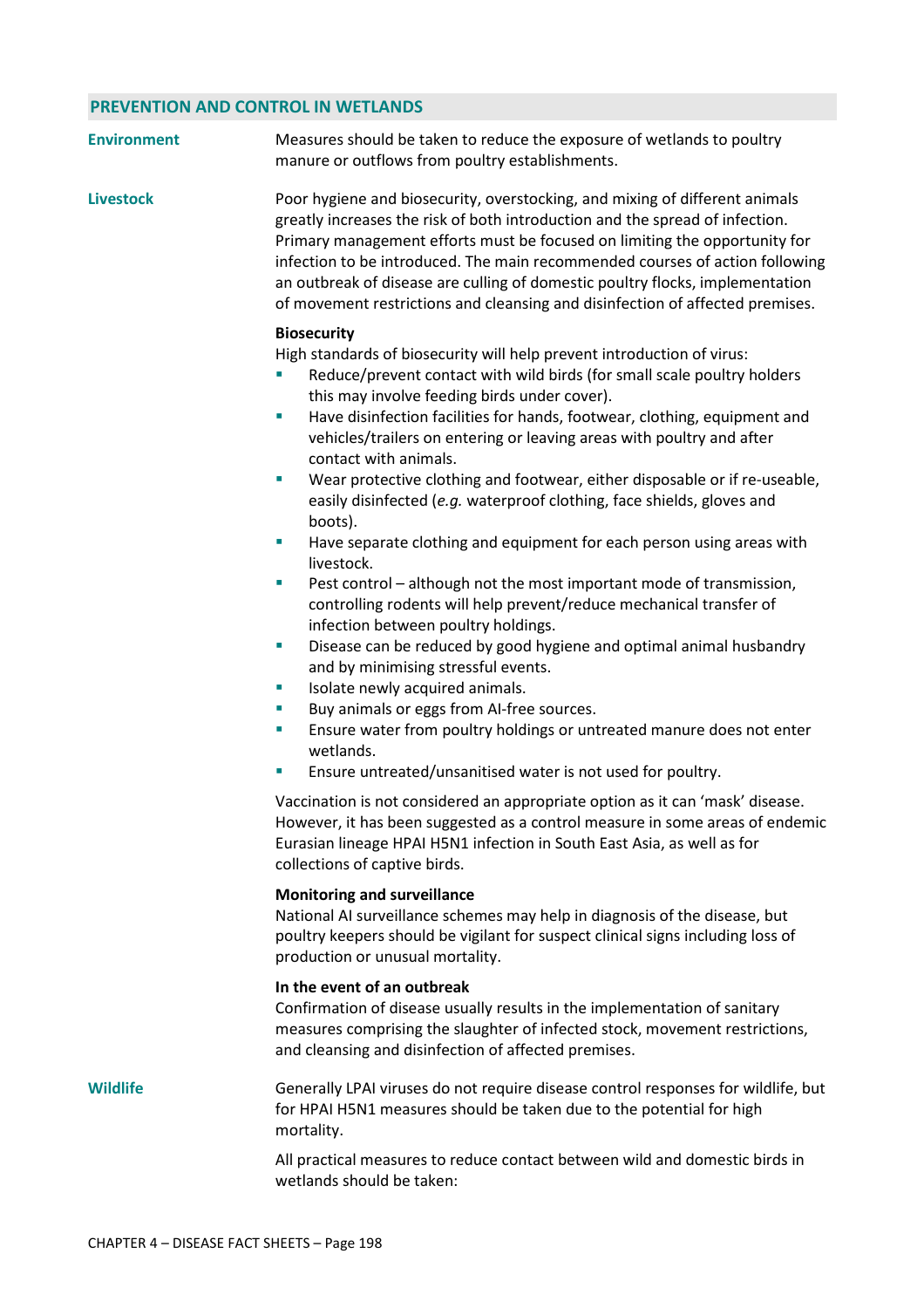- Poultry holdings should not be sited at wetlands.
- Ideally domestic ducks should not be reared in areas frequented by wild birds. It may be possible to reduce risks by seasonal use of the wetland *e.g*. removing domestic ducks at times of year when there are high densities of wild birds.
- A zoning approach to use of the wetlands may help although the viruses can be water-borne and thus this could be of limited value.
- The use of live decoy birds for hunting/trapping carries risks of introduction of infection and should be minimised.

At times of higher risk, *e.g.* when infection has been found within country or region, and/or during long periods of extreme weather conditions, stressors to wild bird populations (*e.g*. hunting and other disturbance) should be minimised.

If disease has been confirmed in a region:

- **Extra care should be taken regarding potential for introducing infection on** fomites such as footwear or vehicle tyres, using disinfection procedures, as appropriate.
- Access should be restricted during these times.
- Hunting, or other disturbing activities, should be suspended.
- Public education to raise awareness of HPAI H5N1, the risks it poses, and some simple precautions and response actions, should be given, including suspension of feeding of wild birds.

#### **Monitoring and surveillance**

Wetland managers and users should be aware of, and vigilant for, unusual mortality events of waterbirds and know how, and to whom, to report this. Early warning allows stakeholders to protect themselves and their livestock from any infection in wild birds.

Surveillance from live birds can also be conducted at wetland sites although prevalence to date has been found to be extremely low in wild birds.



**Harnessing the eyes and actions of the public for early warning: a sign used at wetlands in Scotland, informing the public about surveillance activities, their role and how to report unusual mortalities (note a phone number is included).**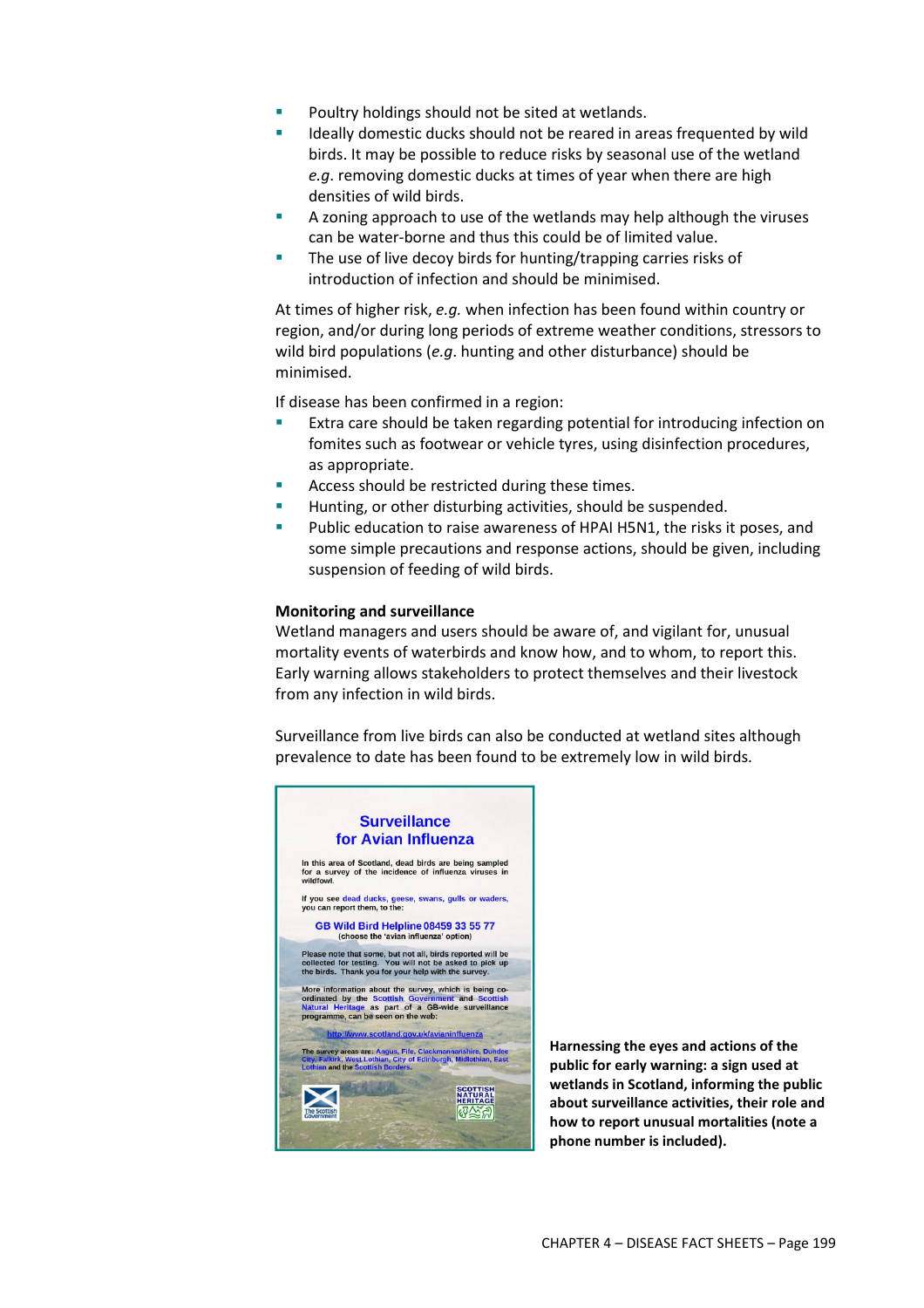

**Collecting an oropharyngeal swab from a whooper swan**  *Cygnus cygnus***. To date, active live wild bird surveillance to date has indicated an extremely low prevalence of HPAI H5N1 virus in healthy birds (***Taej Mundkur***).** 

| <b>Humans</b>              | Humans are relatively resistant to AI viruses but high standards of personal<br>hygiene should be used when dealing with poultry or handling wild birds<br>including hand washing and taking care to avoid rubbing eyes and touching the<br>mouth, eating, drinking or smoking until hands are clean. Appropriate personal<br>protective clothing should be worn.                                                                                                                                                                                                                                                                                                                                        |
|----------------------------|----------------------------------------------------------------------------------------------------------------------------------------------------------------------------------------------------------------------------------------------------------------------------------------------------------------------------------------------------------------------------------------------------------------------------------------------------------------------------------------------------------------------------------------------------------------------------------------------------------------------------------------------------------------------------------------------------------|
|                            | Particular care should be taken for staff involved in disease control operations.                                                                                                                                                                                                                                                                                                                                                                                                                                                                                                                                                                                                                        |
|                            | In areas where Eurasian lineage HPAI H5N1 is prevalent, people working in bird<br>markets or preparing food should take particular precautions. All poultry meat<br>and eggs should be thoroughly cooked.                                                                                                                                                                                                                                                                                                                                                                                                                                                                                                |
|                            | In poor areas where it is typical to eat poultry even if a bird has become ill (to<br>maximise protein availability), public education should be used to warn about<br>the high risks associated with this practice and to minimise them.                                                                                                                                                                                                                                                                                                                                                                                                                                                                |
| <b>IMPORTANCE</b>          |                                                                                                                                                                                                                                                                                                                                                                                                                                                                                                                                                                                                                                                                                                          |
| <b>Effect on wildlife</b>  | LPAI viruses typically have little obvious effect on wildlife.                                                                                                                                                                                                                                                                                                                                                                                                                                                                                                                                                                                                                                           |
|                            | Eurasian lineage HPAI H5N1 viruses have caused a large number of incidents<br>involving 100s or 1000s of wild bird deaths (mainly wildfowl and grebes). The<br>initial confirmed outbreak in wild birds at Lake Qinghai, China, in 2005, killed<br>10% of the global population of bar-headed geese Anser indicus. The number of<br>large scale incidents reported has declined in more recent times.                                                                                                                                                                                                                                                                                                    |
|                            | Conservation impacts have been varied and include direct mortality of birds,<br>including threatened species. Indirect impacts, some in response to inaccurate<br>representation of risk by media and others, include: killing wild birds as part of<br>ill-advised disease control measures; negative perception and fearfulness of<br>wild birds leading to some killing of wild birds and habitat destruction; the<br>suspension of conservation projects; a reduction in garden bird feeding; a<br>reduction of visitation at nature reserves; and the massive diversion of<br>conservation organisations' resources from existing projects to tackling the<br>various consequences of this disease. |
| <b>Effect on livestock</b> | The disease causes heavy losses for small scale poultry keepers as well as the<br>poultry industry. Disease control operations involve slaughter and eradication<br>of susceptible birds as well as infected individuals.                                                                                                                                                                                                                                                                                                                                                                                                                                                                                |